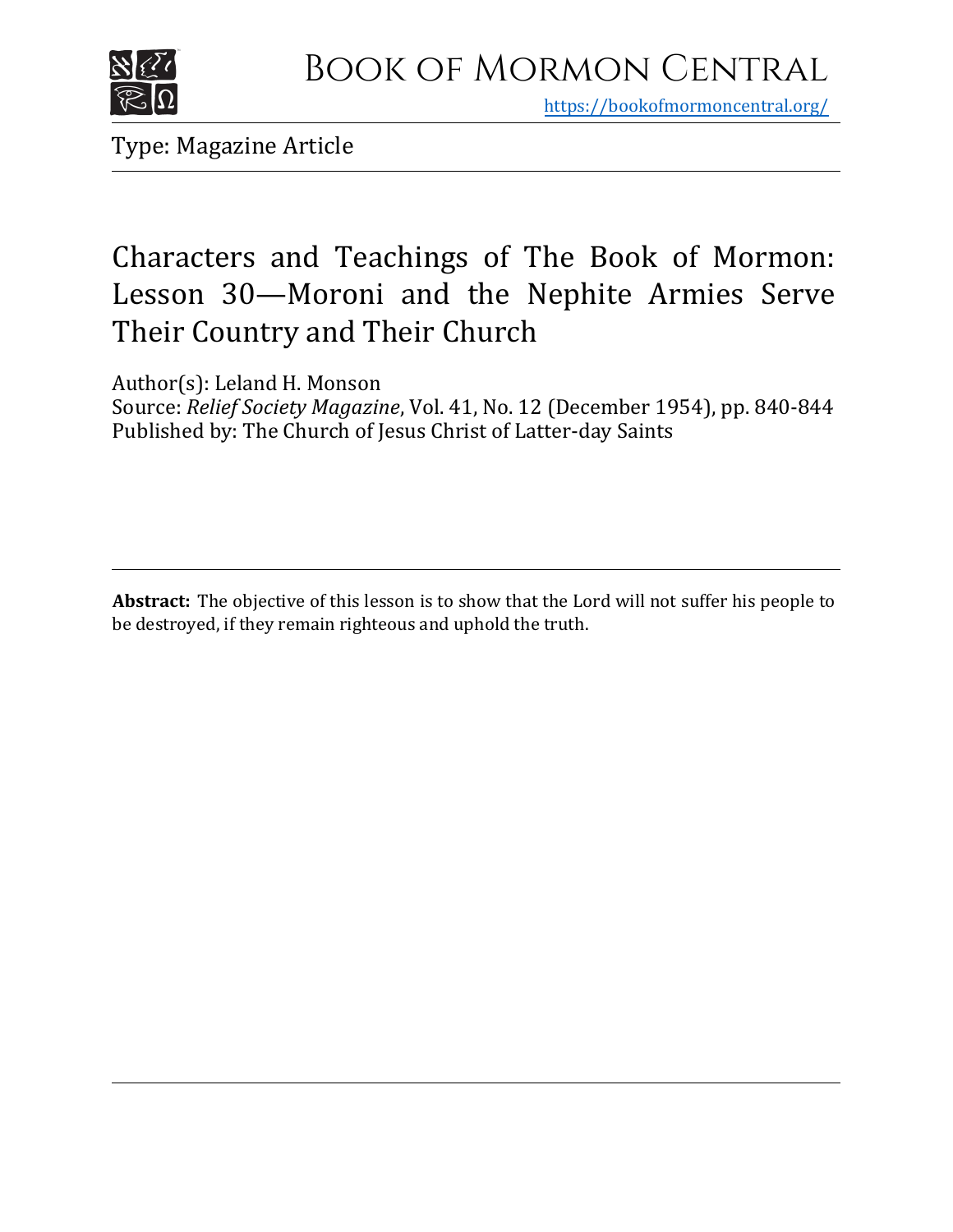

# *oLkeology—*Characters and Teachings of The Book of Mormon

**Lesson 30—Moroni and the Nephite Armies Serve Their Country and Their Church**

## *Elder Leland H. Monson*

## (Text: The Book of Mormon: Alma, chapters 43-49)

#### For Tuesday, March 1, 1955

Objective: To show that the Lord will not suffer his people to be destroyed, if they remain righteous and uphold the truth.

## Invasions of Lamanites

pOLLOWING Alma'<sup>s</sup> great teach-

ings and admonitions to his his three sons, they went forth in the power of the Priesthood among the people to preach the gospel. Alma "himself could not rest" so he also preached.

At this time in the history of the Nephites, about seventy-three years before the birth of Christ, there began a series of invasions by the Lamanites who captured some cities of the Nephites.

During the dark years of war, a great military leader Moroni arose among the Nephites who was named chief captain at twenty-five years of age, and given command of all the armies of the Nephites. Not only was he a great military genius, he

was also a mighty spiritual leader. When Moroni was faced with a decision on the war, he turned to Alma and sought the will of the Lord through him.

The first invasion of the Lamanites was into the land of Antionum, occupied by the apostate Nephites, the Zoramites, who had become Lamanites. Zerahemnah, leader of the Lamanites, wished to ". . . usurp great power over them, and also that he might gain power over the Nephites by bringing them into bondage" (Alma 43:8). Through this knowledge of those under him, he recognized that the Amalekites, who were also apostate Nephites ". . . were of a more wicked and murderous disposition than the Lamanites were  $\ldots$ ." (Alma 43:6),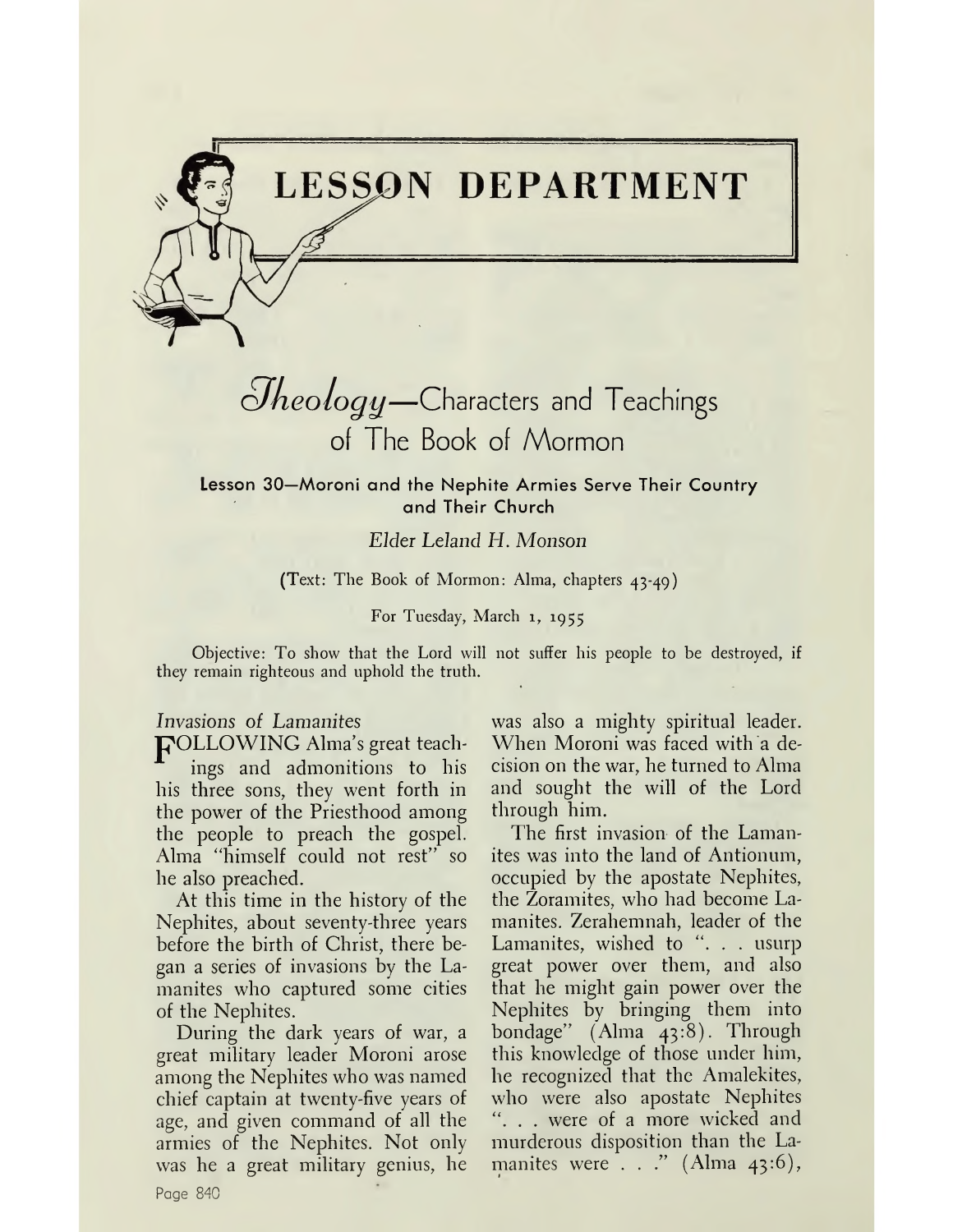and so all the chief captains whom he appointed were either Amalekites or Zoramites.

The intention of the Lamanites throughout the wars that followed was either to destroy the Nephites or bring them into bondage that they might hold sway over all the land. The desire of the Nephites, on the other hand, was to preserve their lands, to be allowed to support their wives and children, to preserve their liberty, and their Church. When successes came to the Nephites, they came because of the righteousness of Moroni, his prayerful conduct of the war, and the valor of his armies who put their trust in the Lord and called upon him to spare them in their dire extremity. However, many of the Nephites, at this time, were unrighteous, and so brought upon all the Nephites afflictions and troubles.

The way Moroni armed his men and fortified his cities as told in The Book of Mormon, reminds one of the way the Europeans did in the Middle Ages. He put on them breastplates, arm-shields, head shields, and thick clothing. Their weapons were the sword, cimeters, bows and arrows, stones and slings.

When the Lamanites observed the protection given the Nephites by their armor, they copied it and armed their own warriors in like manner. However, when they came upon a Nephite city in their new armor, they discovered that the wisdom of Moroni had kept the Nephites a step ahead in the wonderful new way he had fortified the city. (See Alma  $50:1-6$ .)

## *Battle at Manti*

In the beginning of the war, the

Lamanites withdrew from Antionum when they found how well protected the Nephite army was, even though fewer in numbers. When the Lamanites withdrew into the wilderness, Moroni was very desirous of knowing their next point of attack, so he sent spies after them in the wilderness and then:

. . . knowing of the prophecies of Alma, sent certain men unto him, desiring him that he should inquire of the Lord whither the armies of the Nephites should go to defend themselves against the Lamanites. And it came to pass that the word of the Lord came unto Alma, and Alma informed the messengers of Moroni, that the armies of the Lamanites were marching round about in the wilderness, that they might come over into the land of Manti, that they might commence an attack upon the weaker part of the people  $\ldots$  (Alma 43:23-24).

Through this warning, Moroni prepared the people of Manti, and by dividing his army and through stratagem (for ". . . he thought it no sin that he should defend them by stratagem  $\ldots$  " (Alma 43:30) because of the evil intentions of the Lamanites), the Lamanites were defeated although ". . . never had the Lamanites been known to fight with such exceeding great strength and courage, no, not even from the beginning" (Alma 43:43). When the Nephites, whose army was less than half as large as the enemy's, were about to flee, Moroni inspired them with ". . . thoughts of their lands, their liberty, yea, their freedom from bondage." Thus inspired "... they turned upon the Lamanites, and they cried with one voice unto the Lord their God . . . and in that selfsame hour that they cried unto the Lord for their freedom, the Lamanites began to flee before them . . ." (Alma  $43:48 \text{ ff.}$ )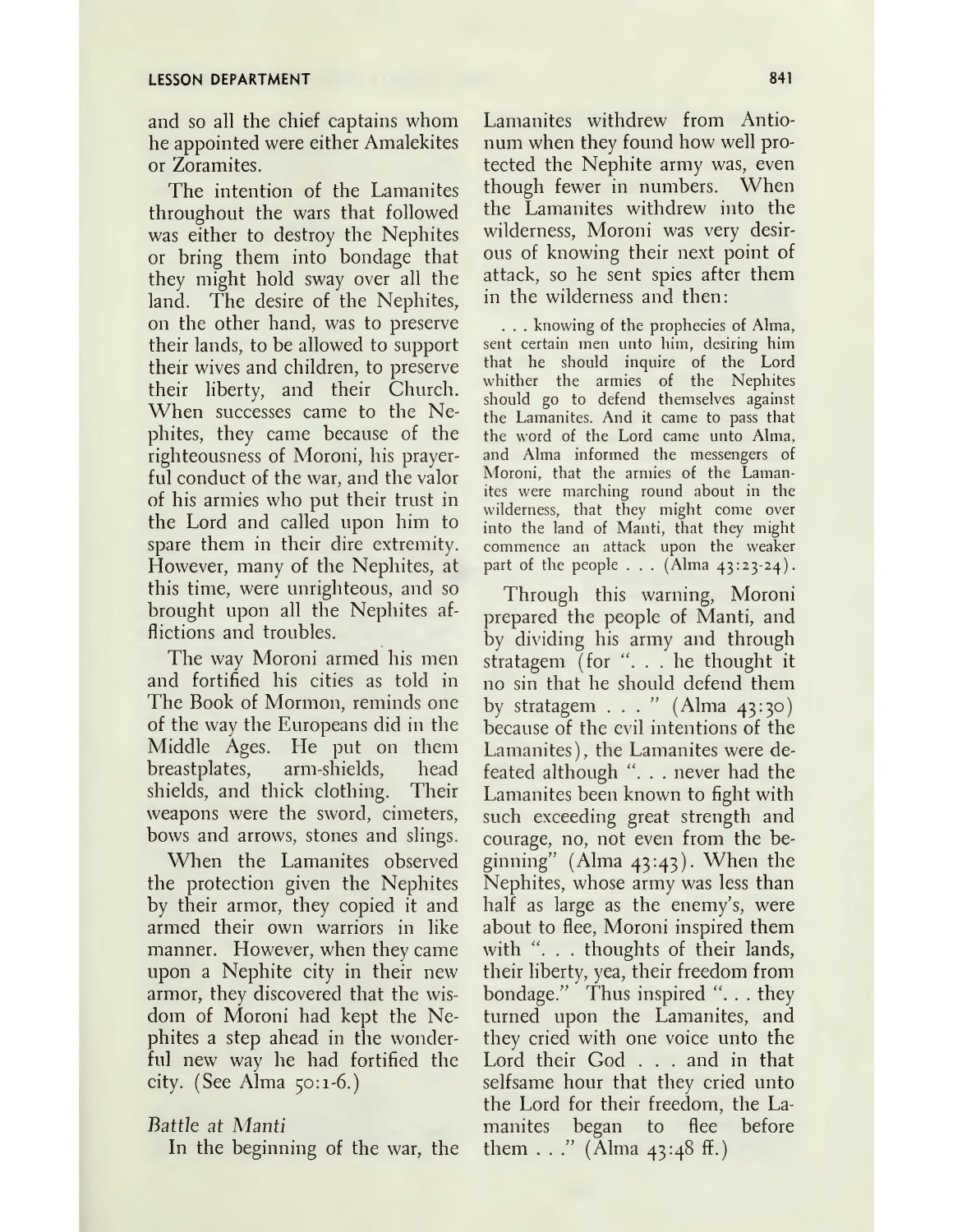When the Lamanites saw they were encircled and Moroni saw they were "... struck with terror" (Alma 43:53), so charitable was Moroni that he stopped the fighting and said:

*/\* /' V.*

. . . Behold, Zerahemnah, that we do not desire to be men of blood. Ye know that ye are in our hands, yet we do not desire to slay you (Alma 44:1).

He then pointed out that the Lord was with the Nephites:

. . . because of our religion and our faith in Christ . . . and never will the Lord suffer that we shall be destroyed except we should fall into transgression and deny our faith (Alma  $44:3-4$ ).

Have a class member read all of Alma 44:4.

Moroni pled with Zerahemnah. If the Lamanites would deliver up their weapons and go their way, and vow to come no more to war against the Nephites, he promised the Lamanites he would spare their lives. Zerahemnah agreed to deliver up his weapons, but he said,  $\ldots$  we will not suffer ourselves to take an oath unto you, which we know that we shall break, and also our children . . ." (Alma 44:8), nor would he acknowledge that God had delivered the Nephites, but said it was their superior armor.

Moroni said, "... <sup>I</sup> cannot recall the words which I have spoken . . ." (Alma 44:11), therefore the battle was resumed. But when Zerahemnah rushed forward to kill Moroni, a soldier of Moroni's broke Zerahemnah's sword off at the hilt and took off his scalp. Zerahemnah withdrew among his own soldiers. Many Lamanites then came forth willing to enter into a covenant of peace. These, the Nephites allowed to de-

part into the wilderness. The battle then was waged more fiercely than ever, until finally Zerahemnah capitulated and entered into a covenant of peace, and the remainder of his army departed into the wilderness.

And the armies of the Nephites, or of Moroni, returned and came to their houses and their lands. And thus ended the eighteenth year of the reign of the judges over the people of Nephi. And thus ended the record of Alma, which was written upon the plates of Nephi (Alma  $44:23-24$ .

Alma Entrusts Records to *Helaman*

The Nephites rejoiced to be delivered from the Lamanites and . . they did fast much and pray much, and they did worship God with exceeding great joy" (Alma 45:1). Helaman, son of Alma, continued the record of the wars (Alma, chapters 45-62). Helaman wrote that his father, Alma, came to him in the nineteenth year of the reign of the judges. After testing the faith of Helaman by asking if he believed in Jesus Christ, in the words which he, Alma, had spoken concerning the records which had been kept, and, after Helaman'<sup>s</sup> promising to keep Alma's commandments with all his heart, Alma revealed a prophecy to his son Helaman which Helaman was told to record, but not to make known to the people living at this time. Alma declared: ". . . what I prophesy unto thee shall not be made known, even until the prophecy is fulfilled  $\ldots$ " (Alma 45:9).

Then Helaman was told of the dwindling in unbelief of the Nephites:

... in four hundred years from the time that Jesus Christ shall manifest himself unto them .... Yea, and then shall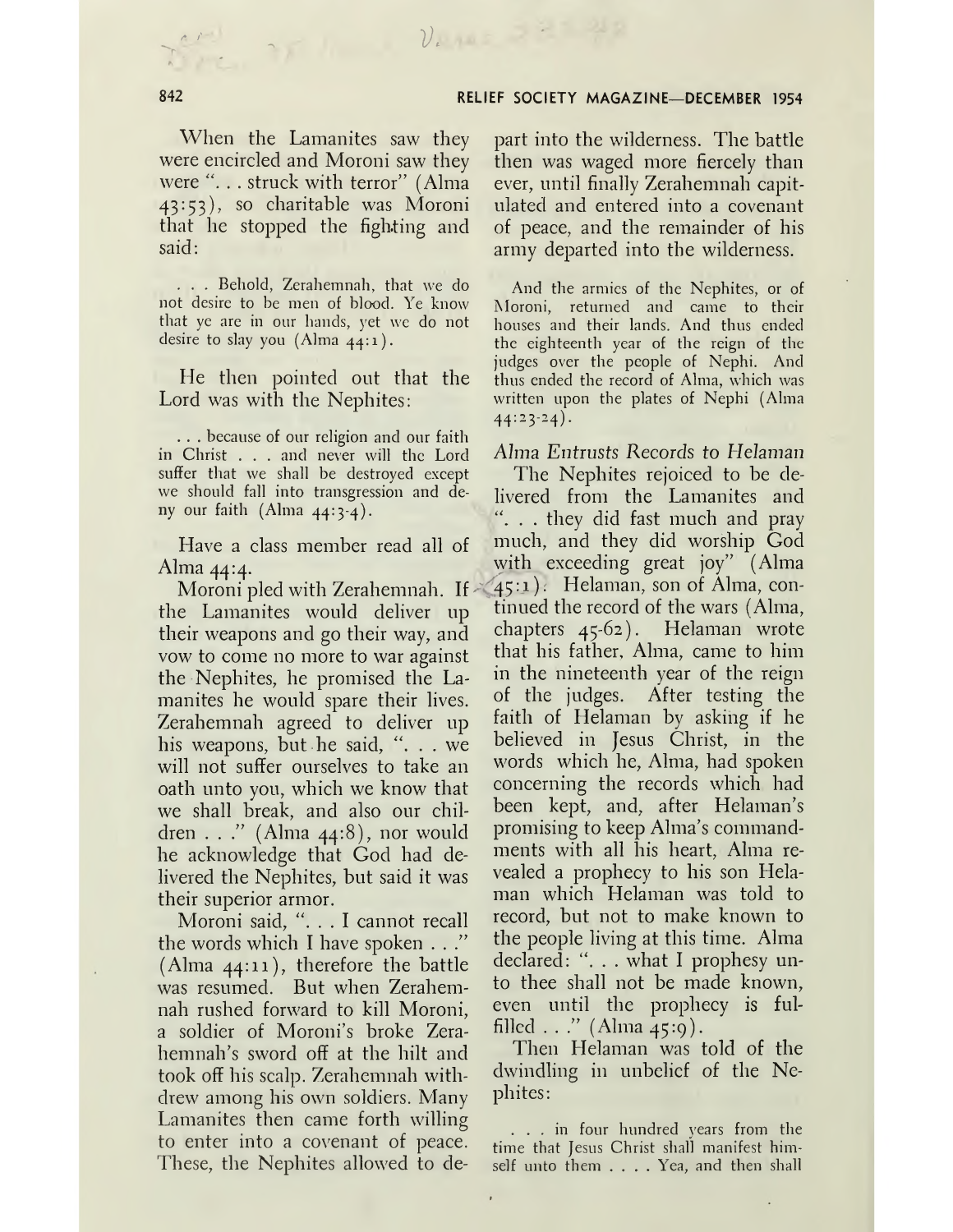they see wars and pestilences, yea, famines and bloodshed, even until the people of Nephi shall become extinct . . . yea, I say unto you, that because they shall sin against so great light and knowledge . . . that from that day, even the fourth generation shall not all pass away before this great iniquity shall come .... But whosoever remaineth, and is not destroyed in that great and dreadful day, shall be numbered among the Lamanites, and shall become like unto them, all, save it be a few who shall be called the disciples of the Lord; and them shall the Lamanites pursue even until they shall become extinct. And now, because of iniquity, this prophecy shall be fulfilled (Alma 45:10  $(f.$ ).

When Alma had said these things to Helaman, he blessed him and also his other sons and ". . . blessed the earth for the righteous' sake" (Alma 45:15). Alma also said:

. . . Thus saith the Lord God—Cursed shall be . . . this land, unto every nation, kindred, tongue, and people, unto destruction, which do wickedly, when they are fully ripe ... for this is the cursing and the blessing of God upon the land, for the Lord cannot look upon sin with the least degree of allowance (Alma 45:16).

After saying these words Alma blessed the Church and:

. . . departed out of the land of Zarahemla, as if to go into the land of Mclck. And ... he was never heard of more; as to his death or burial we know not of. Behold, this we know, that he was a righteous man and the saying went abroad in the church that he was taken up by the Spirit, or buried by the hand of the Lord, even as Moses . . . (Alma  $45:18-19$ ).

## Rise of *the King-Men; Title of Liberty*

Helaman and his brethren went through all the cities to ". . . establish the church again . . ." (Alma 45:22) and appointing ". . . priests and teachers throughout all the land, over all the churches" (Alma 45:22), but because of pride in their great riches, many would not heed the words of Helaman. The leader of the dissenters who were seeking power was Amalickiah who desired to be king. Thus, in spite of their recent great victory over the Lamanites, the Nephites again became divided and their affairs were:

. . . exceedingly precarious and dangerous .... Thus we see how quick the children of men do forget the Lord their God, yea, how quick to do iniquity, and to be led away by the evil one (Alma  $46:7.8$ ).

When Moroni heard of the dissensions, he was angry with Amalickiah, and Moroni rent his coat and took a piece of it on which he wrote:

... In memory of our God, our religion, and freedom, and our peace, our wives, and our children—and he fastened it upon the end of a pole (Alma  $46:12$ ).

The Christians (the true believers of Christ) came forth, and casting their rent garments at the feet of Moroni, they covenanted that they would maintain their rights and their religion so that the Lord would bless them.

Moroni related to them a significant prophecy made by Jacob, father of the twelve tribes. (Have a class member read Alma 46:23-27.)

Then Moroni sent throughout the land rallying to his cause all those who would fight for liberty. When Amalickiah saw that his followers were outnumbered, he fled with them. Moroni sought to intercept them and succeeded in bringing most of the dissenters back